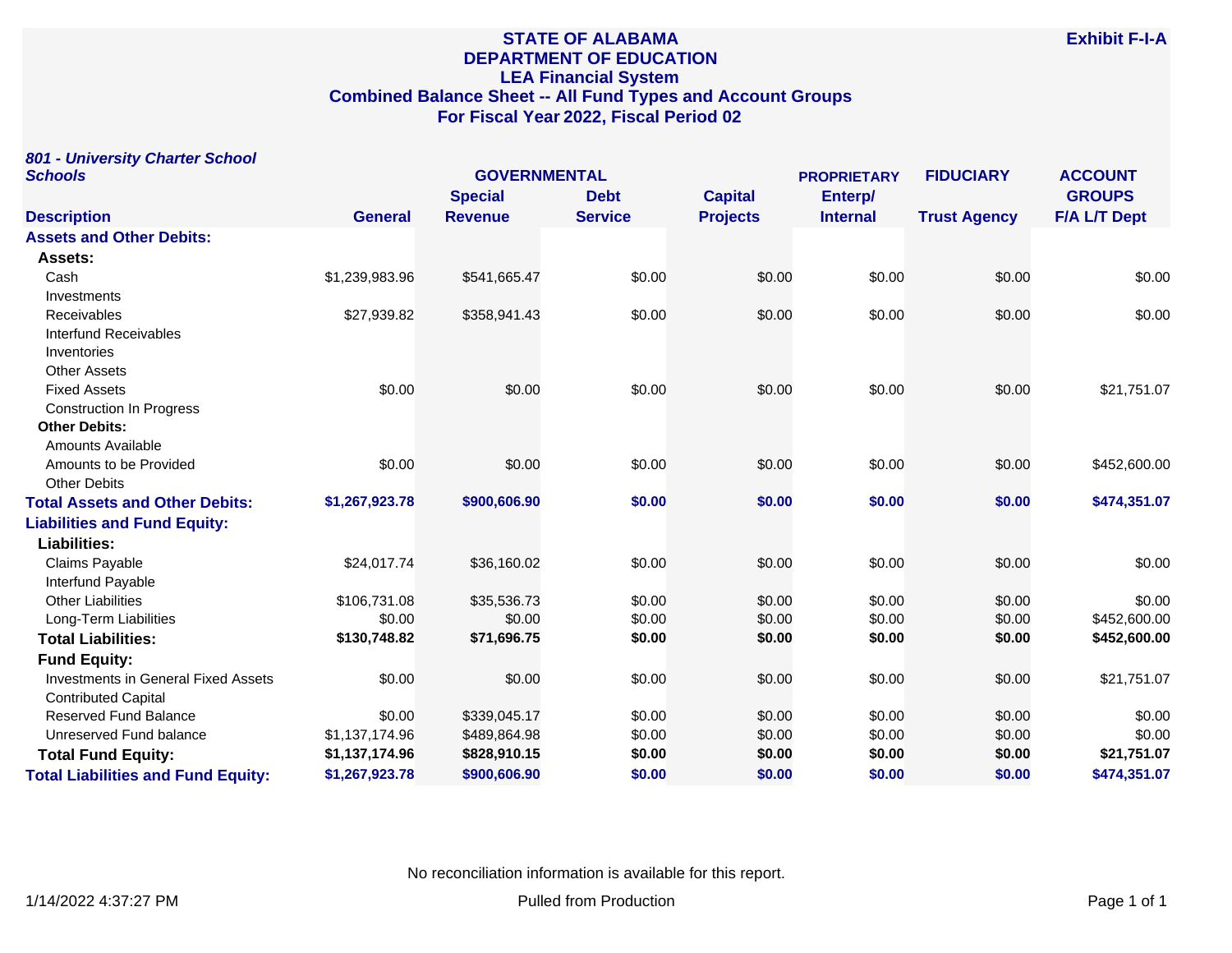## **STATE OF ALABAMA DEPARTMENT OF EDUCATION LEA Financial System Combined Statement of Revenues, Expenditures, and Changes in Fund Balances All Governmental Fund Types and Expendable Trust Funds For Fiscal Year 2022, Fiscal Period 02**

| 801 - University Charter School<br><b>Schools</b>                                          |                | <b>GOVERNMENTAL</b>    |                     |        |                                          |                |
|--------------------------------------------------------------------------------------------|----------------|------------------------|---------------------|--------|------------------------------------------|----------------|
|                                                                                            | <b>General</b> | <b>Special Revenue</b> | <b>Debt Service</b> |        | <b>Capital Projects Expendable Trust</b> | <b>Total</b>   |
| <b>Revenues</b>                                                                            |                |                        |                     |        |                                          |                |
| <b>State Sources</b>                                                                       | \$785,319.00   | \$0.00                 | \$0.00              | \$0.00 | \$0.00                                   | \$785,319.00   |
| <b>Federal Sources</b>                                                                     | \$0.00         | \$323,835.73           | \$0.00              | \$0.00 | \$0.00                                   | \$323,835.73   |
| <b>Local Sources</b>                                                                       | \$139,006.59   | \$80,826.15            | \$0.00              | \$0.00 | \$0.00                                   | \$219,832.74   |
| <b>Other Sources</b>                                                                       | \$6,141.29     | \$0.00                 | \$0.00              | \$0.00 | \$0.00                                   | \$6,141.29     |
| <b>Total Revenues:</b>                                                                     | \$930,466.88   | \$404,661.88           | \$0.00              | \$0.00 | \$0.00                                   | \$1,335,128.76 |
| <b>Expenditures</b>                                                                        |                |                        |                     |        |                                          |                |
| <b>Instructional Services</b>                                                              | \$460,562.24   | \$187,843.65           | \$0.00              | \$0.00 | \$0.00                                   | \$648,405.89   |
| <b>Instructional Support Services</b>                                                      | \$159,227.30   | \$20,219.10            | \$0.00              | \$0.00 | \$0.00                                   | \$179,446.40   |
| <b>Operation &amp; Maintenance Services</b>                                                | \$35,625.31    | \$4,879.45             | \$0.00              | \$0.00 | \$0.00                                   | \$40,504.76    |
| <b>Auxiliary Services</b>                                                                  | \$4,172.81     | \$75,721.21            | \$0.00              | \$0.00 | \$0.00                                   | \$79,894.02    |
| <b>General Administrative Services</b>                                                     | \$45,739.54    | \$3,178.18             | \$0.00              | \$0.00 | \$0.00                                   | \$48,917.72    |
| <b>Capital Outlay</b>                                                                      | \$873.00       | \$0.00                 | \$0.00              | \$0.00 | \$0.00                                   | \$873.00       |
| <b>Debt Service</b>                                                                        |                |                        |                     |        |                                          | \$0.00         |
| <b>Other Expenditures</b>                                                                  | \$65,323.89    | \$8,066.23             | \$0.00              | \$0.00 | \$0.00                                   | \$73,390.12    |
| <b>Total Expenditures:</b>                                                                 | \$771,524.09   | \$299,907.82           | \$0.00              | \$0.00 | \$0.00                                   | \$1,071,431.91 |
| <b>Other Fund Sources (Uses)</b>                                                           |                |                        |                     |        |                                          |                |
| <b>Other Fund Sources:</b>                                                                 |                |                        |                     |        |                                          | \$0.00         |
| Other Fund Uses:                                                                           |                |                        |                     |        |                                          | \$0.00         |
| <b>Total Other Fund Sources (Uses):</b>                                                    | \$0.00         | \$0.00                 | \$0.00              | \$0.00 | \$0.00                                   | \$0.00         |
| <b>Excess Revenues and Other Sources Over</b><br>(Under) Expenditures and Other Fund Uses: | \$158,942.79   | \$104,754.06           | \$0.00              | \$0.00 | \$0.00                                   | \$263,696.85   |
| <b>Beginning Fund Balance - October 1:</b>                                                 | \$978,232.17   | \$724,156.09           | \$0.00              | \$0.00 | \$0.00                                   | \$1,702,388.26 |
| <b>Ending Fund Balance:</b>                                                                | \$1,137,174.96 | \$828,910.15           | \$0.00              | \$0.00 | \$0.00                                   | \$1,966,085.11 |

No reconciliation information is available for this report.

**Exhibit F-II-A**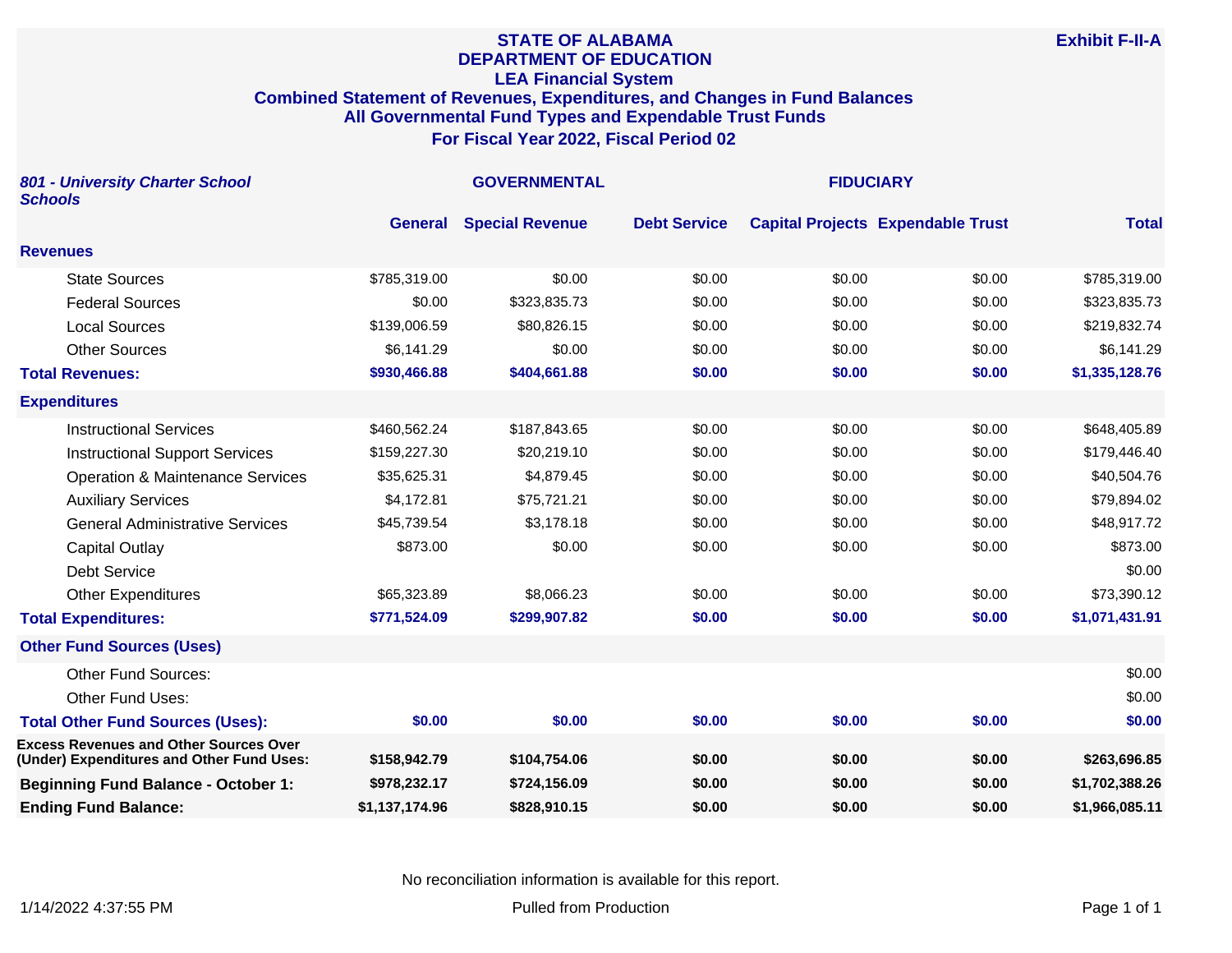#### **STATE OF ALABAMA DEPARTMENT OF EDUCATION LEA Financial System Combined Statement of Revenues, Expenditures, and Changes in Fund Balances All Governmental Fund Types and Expendable Trust Funds Budget and Actual For Fiscal Year 2022, Fiscal Period 02**

**801 - University Charter School Schools GENERAL VARIANCE SPECIAL REVENUE VARIANCE Description Budget Actual Favorable (Unfavorable) Budget Actual Favorable (Unfavorable) Revenues** State Sources \$0.00 \$785,319.00 \$785,319.00 \$0.00 \$0.00 \$0.00 Federal Sources \$0.00 \$0.00 \$0.00 \$0.00 \$323,835.73 \$323,835.73 Local Sources \$0.00 \$139,006.59 \$139,006.59 \$0.00 \$80,826.15 \$80,826.15 Other Sources \$0.00 \$6,141.29 \$6,141.29 \$0.00 \$0.00 \$0.00 **Total Revenues: \$0.00 \$930,466.88 \$930,466.88 \$0.00 \$404,661.88 \$404,661.88 Expenditures** Instructional Services \$0.00 \$460,562.24 (\$460,562.24) \$0.00 \$187,843.65 (\$187,843.65) Instructional Support Services \$0.00 \$159,227.30 (\$159,227.30) \$0.00 \$20,219.10 (\$20,219.10) Operation & Maintenance Services  $$0.00$   $$35,625.31$   $$35,625.31$   $$0.00$   $$4,879.45$   $$4,879.45$   $$4,879.45$ Auxiliary Services \$0.00 \$4,172.81 (\$4,172.81) \$0.00 \$75,721.21 (\$75,721.21) General Administrative Services 63.178.18 \$0.00 \$45.739.54 (\$45.739.54) \$0.00 \$3,178.18 (\$3,178.18) (\$3,178.18 Special Revenue Outlay **50.00** \$873.00 \$873.00 (\$873.00) \$0.00 \$0.00 \$0.00 \$0.00 \$0.00 General Service Other Expenditures \$0.00 \$65,323.89 (\$65,323.89) \$0.00 \$8,066.23 (\$8,066.23) **Total Expenditures: \$0.00 \$771,524.09 (\$771,524.09) \$0.00 \$299,907.82 (\$299,907.82) Other Financing Sources (Uses)** Other Financing Sources: Other Financing Uses: **Total Other Financing Sources (Uses): \$0.00 \$0.00 \$0.00 \$0.00 \$0.00 \$0.00 Excess Revenues and Other Sources Over (Under) Expenditures and Other Uses: \$0.00 \$158,942.79 \$158,942.79 \$0.00 \$104,754.06 \$104,754.06 Beginning Fund Balance - Oct. 1: \$0.00 \$978,232.17 \$978,232.17 \$0.00 \$724,156.09 \$724,156.09 Ending Fund Balance: \$0.00 \$1,137,174.96 \$1,137,174.96 \$0.00 \$828,910.15 \$828,910.15**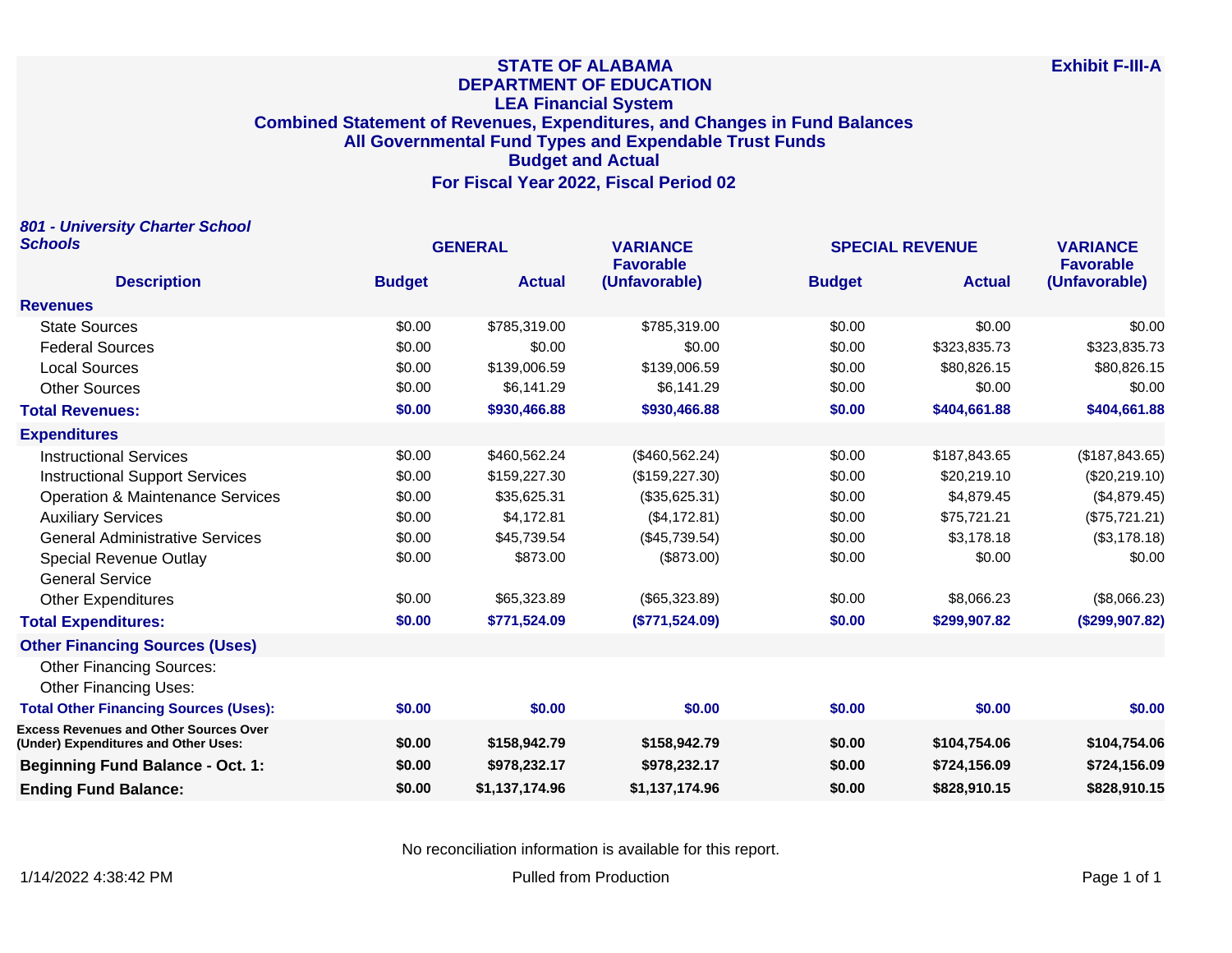#### **STATE OF ALABAMA DEPARTMENT OF EDUCATION LEA Financial System Combined Statement of Revenues, Expenditures, and Changes in Fund Balances All Governmental Fund Types and Expendable Trust Funds Budget and Actual For Fiscal Year 2022, Fiscal Period 02**

**801 - University Charter School Schools DEBT SERVICE VARIANCE CAPITAL PROJECTS VARIANCE Description Budget Actual Favorable (Unfavorable) Budget Actual Favorable (Unfavorable) Revenues** State Sources \$0.00 \$0.00 \$0.00 \$0.00 \$0.00 \$0.00 50.00 \$0.00 \$0.00 \$0.00 \$0.00 \$0.00 \$0.00 \$0.00 \$0.00 \$0.00 \$0.00 \$0.00 \$0.00 \$0.00 \$0.00 \$0.00 \$0.00 Local Sources \$0.00 \$0.00 \$0.00 \$0.00 \$0.00 \$0.00 Other Sources \$0.00 \$0.00 \$0.00 \$0.00 \$0.00 \$0.00 **Total Revenues: \$0.00 \$0.00 \$0.00 \$0.00 \$0.00 \$0.00 Expenditures** Instructional Services \$0.00 \$0.00 \$0.00 \$0.00 \$0.00 \$0.00 Instructional Support Services \$0.00 \$0.00 \$0.00 \$0.00 \$0.00 \$0.00 Operation & Maintenance Services  $$0.00$  \$0.00  $$0.00$  \$0.00 \$0.00 \$0.00 \$0.00 \$0.00 \$0.00 Auxiliary Services \$0.00 \$0.00 \$0.00 \$0.00 \$0.00 \$0.00 Debt Administrative Services 60.00 \$0.00 \$0.00 \$0.00 \$0.00 \$0.00 \$0.00 \$0.00 \$0.00 \$0.00 Capital Outlay \$0.00 \$0.00 \$0.00 \$0.00 \$0.00 \$0.00 Debt Service Other Expenditures \$0.00 \$0.00 \$0.00 \$0.00 \$0.00 \$0.00 **Total Expenditures: \$0.00 \$0.00 \$0.00 \$0.00 \$0.00 \$0.00 Other Financing Sources (Uses)** Other Financing Sources: Other Financing Uses: **Total Other Financing Sources (Uses): \$0.00 \$0.00 \$0.00 \$0.00 \$0.00 \$0.00 Excess Revenues and Other Sources Over (Under) Expenditures and Other Uses: \$0.00 \$0.00 \$0.00 \$0.00 \$0.00 \$0.00 Beginning Fund Balance - Oct. 1: \$0.00 \$0.00 \$0.00 \$0.00 \$0.00 \$0.00 Ending Fund Balance: \$0.00 \$0.00 \$0.00 \$0.00 \$0.00 \$0.00**